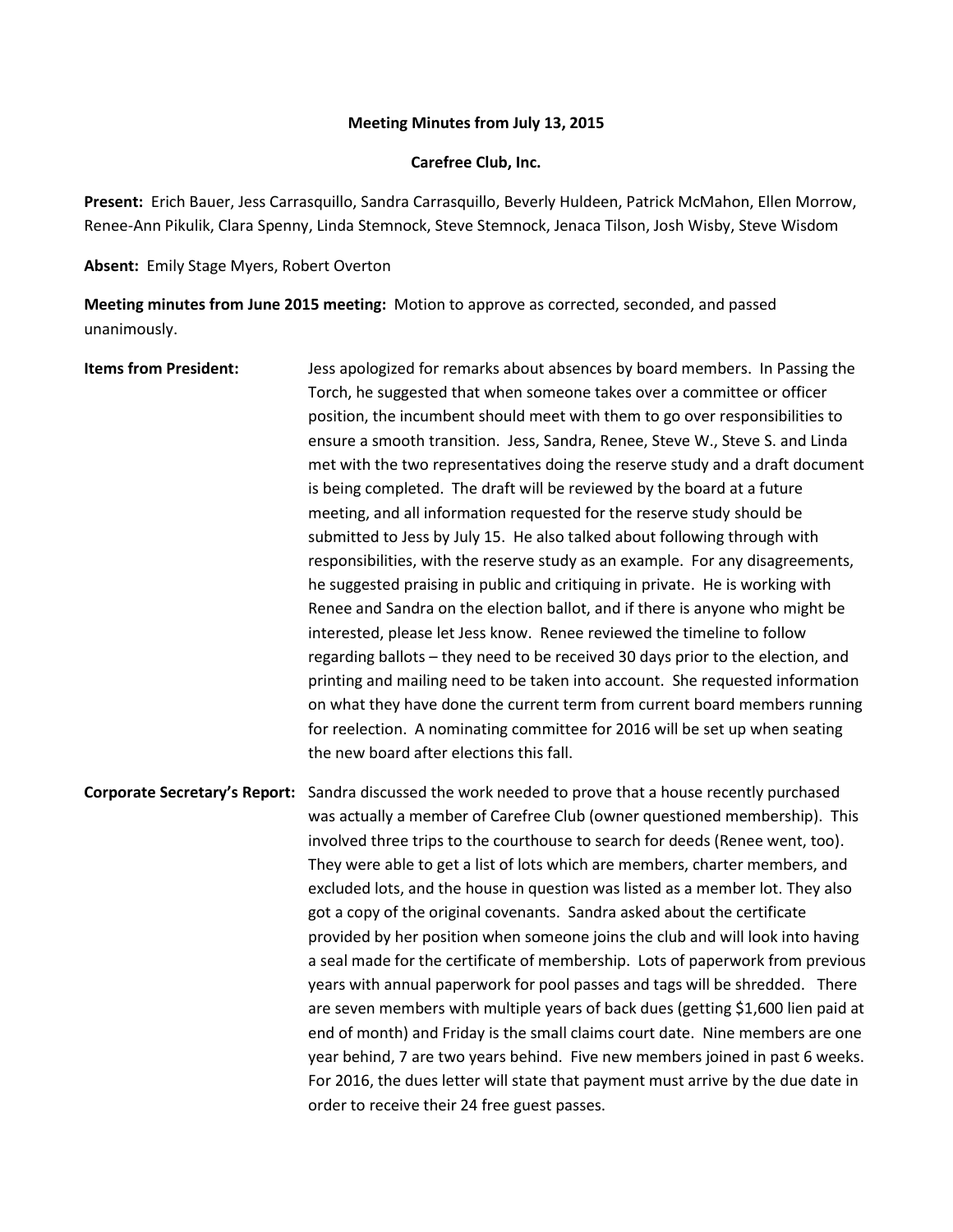| <b>Treasurer's Report:</b> | Renee provided a statement that includes every check and detailed breakouts<br>for swim team income (i.e., fun run, lessons, and registrations). In payroll, swim<br>team has been reclassified, and this assigns swim team expenses to swim team.<br>Vectren needs access to read the meter inside the gates, and Renee got a key<br>for them. In the profit and loss budget vs. actual, there is \$6,565 in dues which<br>is over expectations. Operating fund will decrease with transfer to payroll<br>account. Working on collecting \$20,000 (current and past dues) and obtained<br>\$9,000 last month. Motion to approve financial reports as presented was made,<br>seconded, and passed unanimously.                                                                                                                                                                                              |
|----------------------------|-------------------------------------------------------------------------------------------------------------------------------------------------------------------------------------------------------------------------------------------------------------------------------------------------------------------------------------------------------------------------------------------------------------------------------------------------------------------------------------------------------------------------------------------------------------------------------------------------------------------------------------------------------------------------------------------------------------------------------------------------------------------------------------------------------------------------------------------------------------------------------------------------------------|
| <b>Committee Reports</b>   |                                                                                                                                                                                                                                                                                                                                                                                                                                                                                                                                                                                                                                                                                                                                                                                                                                                                                                             |
| Pool:                      | Linda reported that things are going well, though the cooler temperatures and<br>rain have resulted in decreased attendance and concession receipts. Linda and<br>Steve S. have put in a fencing barrier around perimeter to keep ducks out of the<br>pool (concern about fecal matter in pools and on decks). All water tests have<br>been passed. Center Grove begins school on August 4 and the schedule will<br>change from 4-8 p.m. on weekdays for the remainder of the season as with<br>previous years.                                                                                                                                                                                                                                                                                                                                                                                             |
| <b>Grounds:</b>            | Patrick reported that grub control was applied to the lawn. The sign is being<br>redone due to quality control issues and the new one should be more secure; if<br>not, he will find a new company. He had made a 50% deposit for the sign. The<br>new sign will have N/S at top instead of just N. When the parking lot is repaved<br>next year, directional arrows for traffic flow and fire lane markings will be<br>included.                                                                                                                                                                                                                                                                                                                                                                                                                                                                           |
| <b>Newsletter:</b>         | Jenaca reported that the current edition has been sent out.                                                                                                                                                                                                                                                                                                                                                                                                                                                                                                                                                                                                                                                                                                                                                                                                                                                 |
| <b>Clubhouse:</b>          | Steve W. reported \$1,378 in rentals with \$111 in expenses for the cell phone.<br>He will request a copy of minutes and cost associated with use, and he usually<br>uses 100 minutes per month.                                                                                                                                                                                                                                                                                                                                                                                                                                                                                                                                                                                                                                                                                                            |
| <b>Web/Swim Team:</b>      | Erich reported not too many changes have been made since the last meeting.<br>He will continue to add photos and will have more time to devote to the<br>website after swim team finishes for the summer. Steve W. asked for the rental<br>costs to be updated on the website, and he will update the contract with those<br>amounts, too. There is a link to newsletters on 'About' and the most current<br>editions (one-two years) will be kept online. A link to newsletters might be<br>added on the tool bar. Erich will think about submitting an article on the new<br>website for the newsletter. He may also add a welcome section on main page<br>with information on where to find information on certain topics. Sandra is still<br>learning about her new software and will let Erich know of any questions.<br>Ninety percent of members provided their email address via annual dues sheet. |